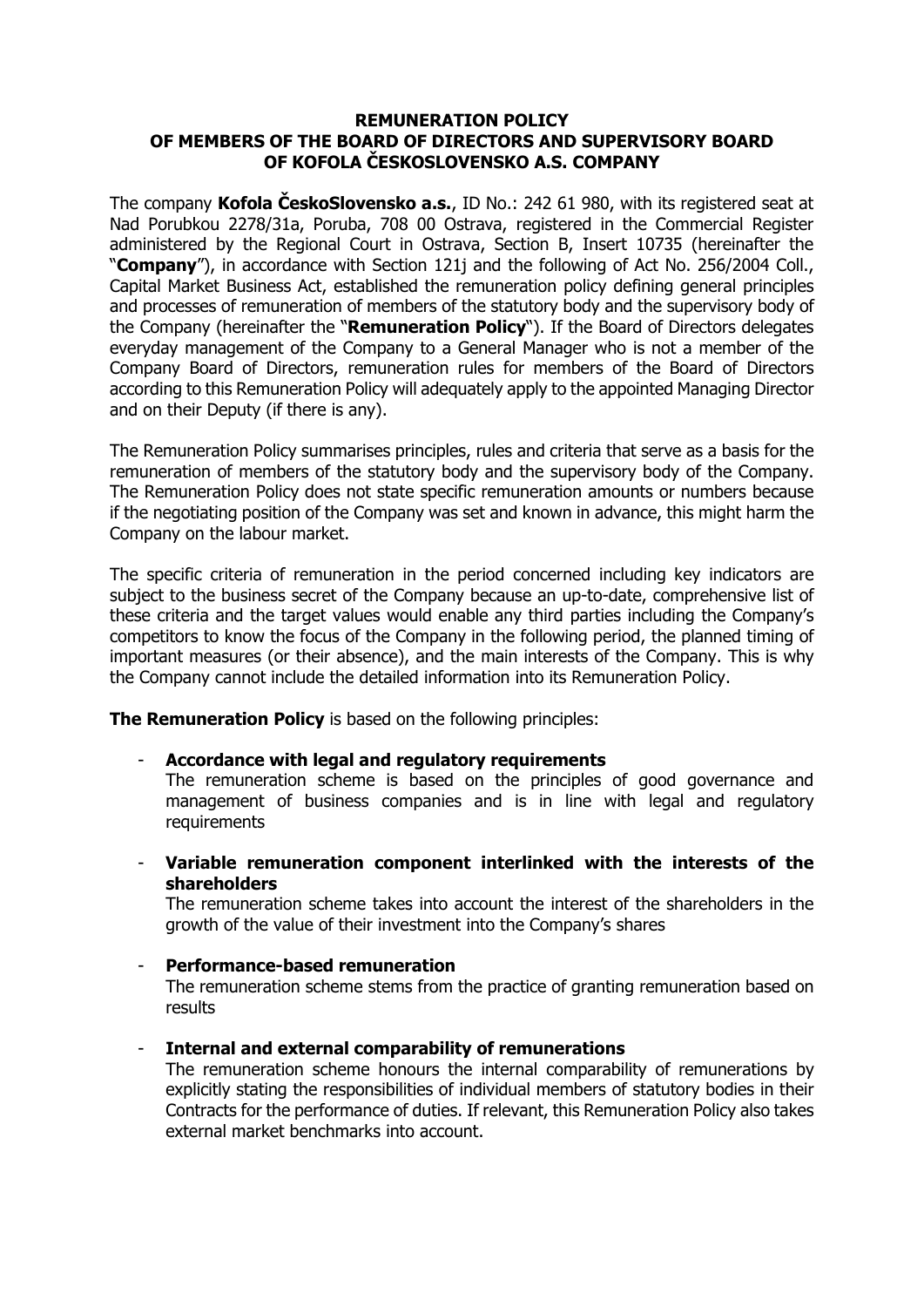This policy and motivational structures of the Company are in line with short-term and longterm commercial strategies.

The Company has a two-tier internal system with a Board of Directors and a Supervisory Board. Given the size and the organisation structure of the Company, there is no Remunerating Committee: Company's Supervisory Board is in charge of these responsibilities.

## **Article 1**

# **Components of remuneration of the members of the Board of Directors**

The Supervisory Board of the Company approves the Executive service agreements of members of the Board of Directors including the remuneration conditions of members of the Board of Directors.

The Company pays remuneration to the members of the Board of Directors with whom it has concluded an Executive service agreement for pecuniary interest. A remuneration of a member of the Board of Directors has the following components:

- Fixed monthly base salary
- Variable remuneration component (yearly bonus)
- Other benefits and compensations
- Rovalty
- Remuneration in the form of shares
- Payment upon the termination of a member's office

## **1.1. Fixed monthly salary**

The Company is a parent company of KOFOLA Group, a manufacturer and distributor of nonalcoholic beverages and other foods. Given the large scale of activities coming into the category of business management carried out by the Board of Directors, the responsibilities of individual members of the Board are divided by fields. The fixed component of the remuneration is based on the role and the importance of the member's organisational responsibilities.

### **1.2.Variable remuneration component (yearly bonus)**

Every year, the Board of Directors presents a three-year strategic and financial plan of KOFOLA Group. The plan serves as a basis for the yearly budget for the next year. The Supervisory Board may grant the members of the Board of Directors a variable remuneration component (yearly bonus) for the fulfilment of the benchmarks set in the Executive service agreement to motivate the members of the Board of Directors to focus on the results of the Company and the Group. The entitlement of the Company statutory body members to be granted the variable remuneration component is based on EBITDA.

EBITDA (profit before corporate income tax, interest, and depreciations) is one of the most commonly accepted indicators of operational performance of the Company and the Group in the long term. EBITDA is widely used for the assessment of companies in acquisitions. EBITDA is also fit for the comparison of individual companies because it levels the particularities of individual companies including those in the same sector.

The basic EBITDA value that must be attained in the relevant period for the members of the Board of Directors to be entitled to the bonus set in the annex of the Executive service agreement of a member of the Board of Directors is approved by the Supervisory Board. The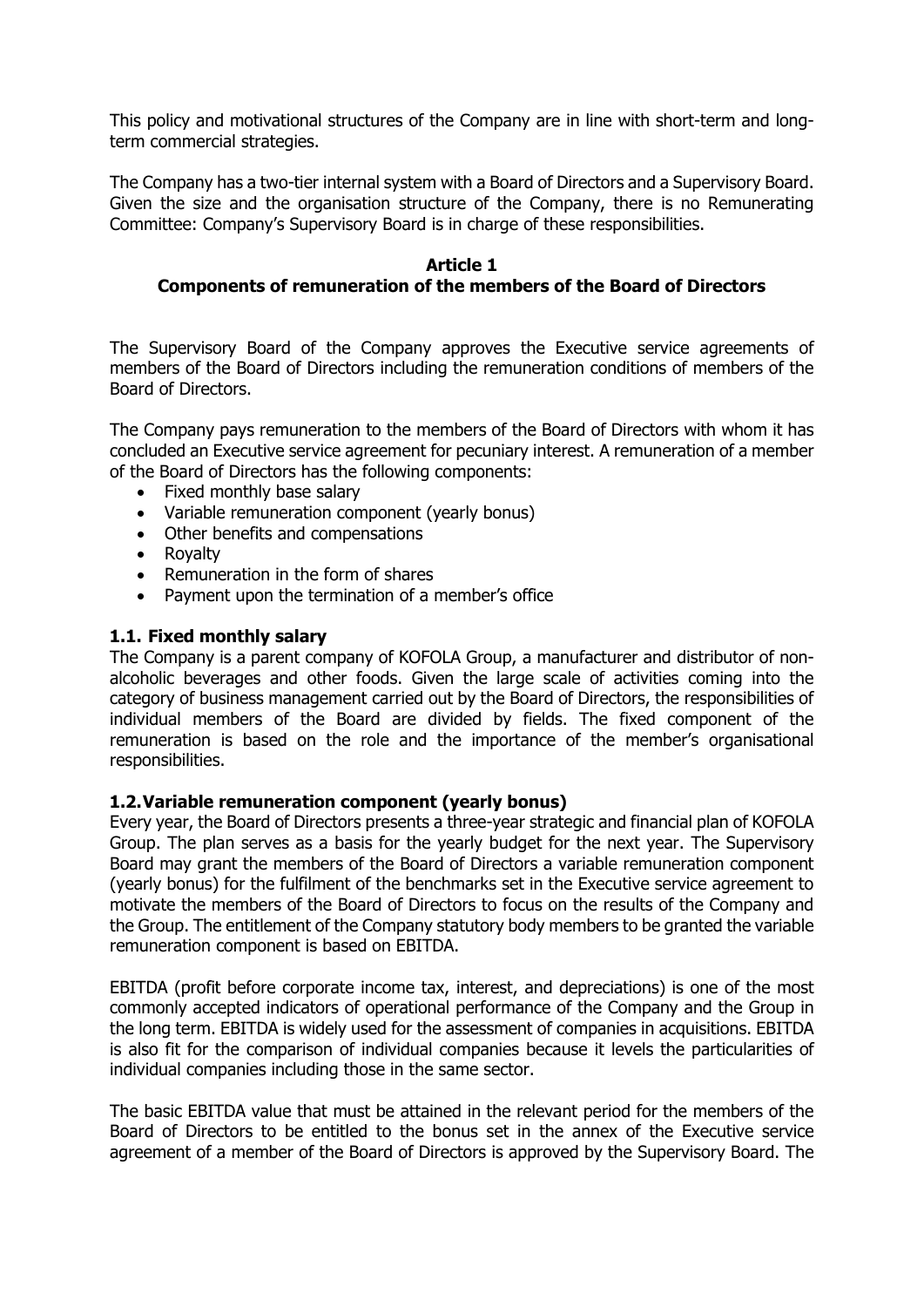basic EBITDA value for a new period is updated in an annex to the Executive service agreement.

On the basis of the degree of attainment of the benchmark, the variable remuneration component may represent up to 150 % of the fixed base salary paid to the statutory body member over the year. If the set benchmark (i.e. the basic EBITDA value) is not attained, the members of the Board of Directors are not entitled to the bonus. The payment of the bonus is subject to the submission of the audit report on the Company's financial statements for the relevant year.

The Company does not reserve the right to the variable remuneration component or its part to be returned in a contract. This is without prejudice to the obligation of the member of the Board of Directors to render gains obtained under the Executive service agreement or to render gains and pay damages caused by the violation of the statutory obligation of due managerial care.

## **1.3.Other benefits and compensation**

### **a) liability insurance**

The Company provides non-monetary benefit in the form of professional liability insurance to the statutory body members to cover damage caused within the performance of duties of a Company statutory body.

## **b) other substantial performances**

The members of statutory body are provided computer and mobile equipment and cars for the performance of their duties as members of the Board of Directors; the equipment can also be used for private purposes.

## **c) Perquisites and benefits in scale and amount similar to those provided to Company employees**

The Executive service agreement also provides for other performances that are also generally provided to Company's employees, such as paid leave, remuneration compensation for the first 14 days of incapacity to work, meal allowances in the form of meal vouchers in the amount set by the internal regulations of the Company, travel expenses, samples, job perquisites, and other benefits similar to those granted to employees set by the internal regulations of the Company.

### **d) compensation**

Besides the above-mentioned perquisites and benefits, the Company covers expenses efficiently incurred in the performance of the member's duties, including travel expenses for domestic and international business trips in the amount set by the applicable labour legislation.

### **1.4.Payments upon the termination of a member's office**

The term of office of the Company's members of the Board of Directors is 5 years. The members of the Company's Board of Directors are appointed and dismissed by the Supervisory Board. A member can also resign from their office. The conditions of termination of the office of a member of the Board of Directors are governed by Act No. 90/2012 Coll., on business corporations; the termination period in the case of resignation can be extended in the Executive service agreement.

The Executive service agreement can set an entitlement of a member of the Board of Directors to a severance pay if the member is dismissed. The amount of severance pay depends on the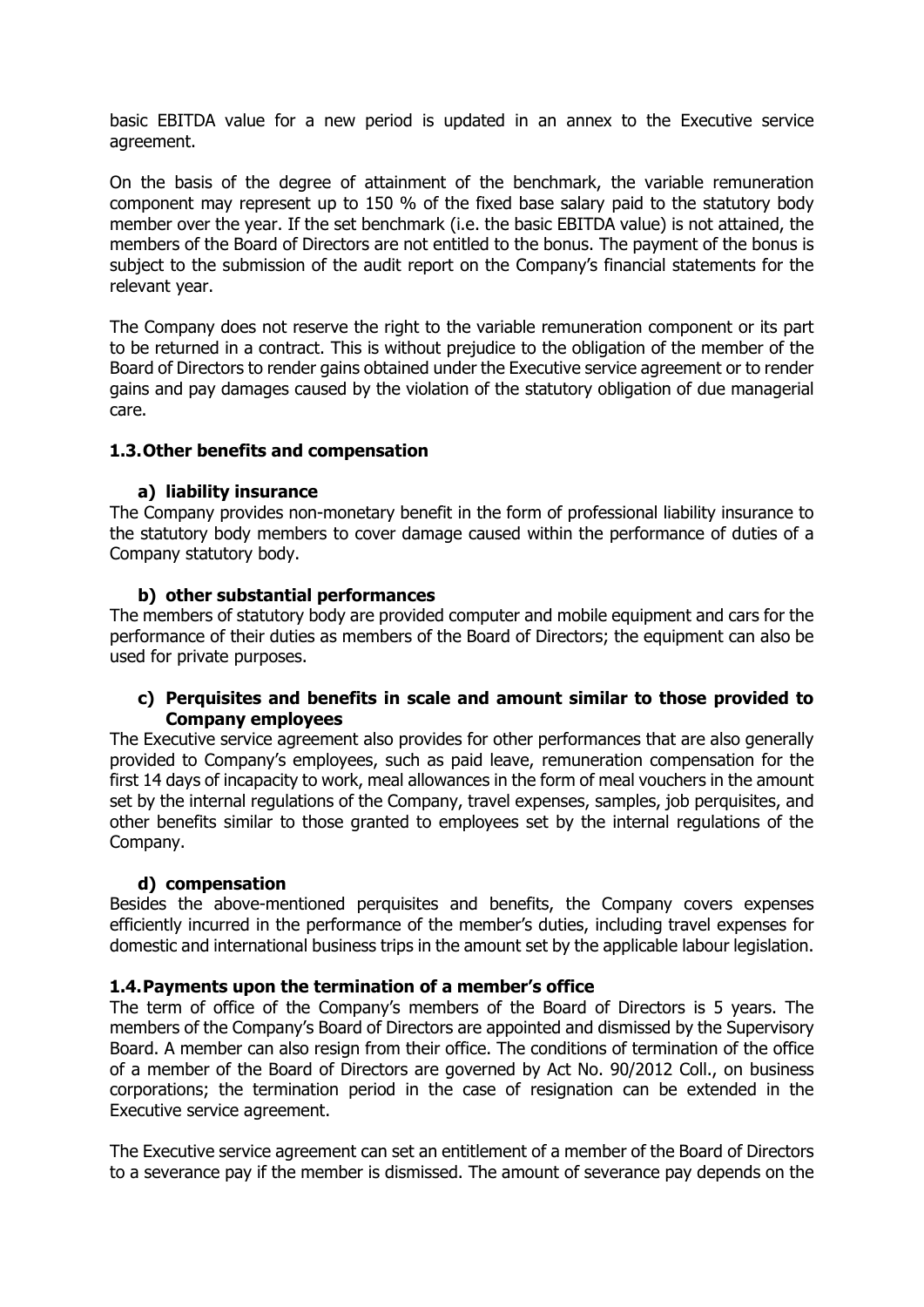period of the contractual relationship with the Company. The member can be granted up to 5times the amount of their average monthly remuneration as a severance pay. A member is not entitled to the severance pay if they are dismissed for substantial violation of obligations of a member of the Board of Directors. Other conditions of severance pay eligibility can be specified in the Executive service agreement.

### **1.5.Royalty**

Pursuant to Article 19.4 of the Articles of Association of the Company, the statutory body members can be granted a share in profit (royalty) in the amount approved by the General Meeting.

# **1.6.Remuneration in the form of shares**

The members of the Board of Directors were entitled to get shares of the Company free of charge based on the agreement on participation in the Kofola Group Senior Managers Longterm Remuneration Plan. Since 31 December 2019 the Plan can no longer be joined. The objective of the Plan was to motivate and stabilize the senior executives by the opportunity to participate in the success of KOFOLA Group. At present, one part of the Plan is in operation:

## **The Share Acquisition Plan consisting in the participant´s option to buy Kofola shares on the market and, under the fulfilment of the specified conditions, to receive for free the same number of Kofola pair shares;**

The maximal number of the eligible Investment shares could not exceed the specified annual limit - the number of shares, which could be purchased on regulated market for 50% of the basic annual gross salary (remuneration) paid to the participant by KOFOLA Group companies in the calendar year (i.e. from January 1, 2017 to December 31, 2017, from January 1, 2018 to December 31, 2018 and from January 1, 2019 to December 31, 2019). If the number of Investment shares held by a participant on December 31 of a calendar year exceeded the determined limit, the Company´s shares purchased by the participant exceeding the stated limit were not taken into consideration for the Share Acquisition Plan and the participant could not claim the pair shares for these shares even though they fulfilled other conditions to constitute the claim. However, the shares not eligible as Investment shares in one calendar year could be eligible in one of the following calendar years. A participant could only receive pair shares if they held investment shares throughout the entire relevant period (2 years following the end of the calendar year that served as reference for the yearly limit) and, at the same time, if they were employed with the Company or a member of a Company body throughout the entire relevant period. The participant is obliged to hold the pair shares for at least 1 year as of their transfer to the participant. The Plan ended on 31 December 2019 but the Company will keep transferring pair shares to participants until 2022.

# **1.7.Retirement benefits**

The Company does not provide any retirement benefits to members of the Board of Directors.

### **Article 2 Components of remuneration of the Company Supervisory Board members**

Under the Articles of Association, the Supervisory Board has a supervisory function: it supervises the activity of the Board of Directors and of the Company. Given the role of the Supervisory Board in the Company, the principles of remuneration of the Supervisory Board members differ from the principles of remuneration of the members of the Board of Directors. The remuneration of the Supervisory Board members is not dependent on the fulfilment of the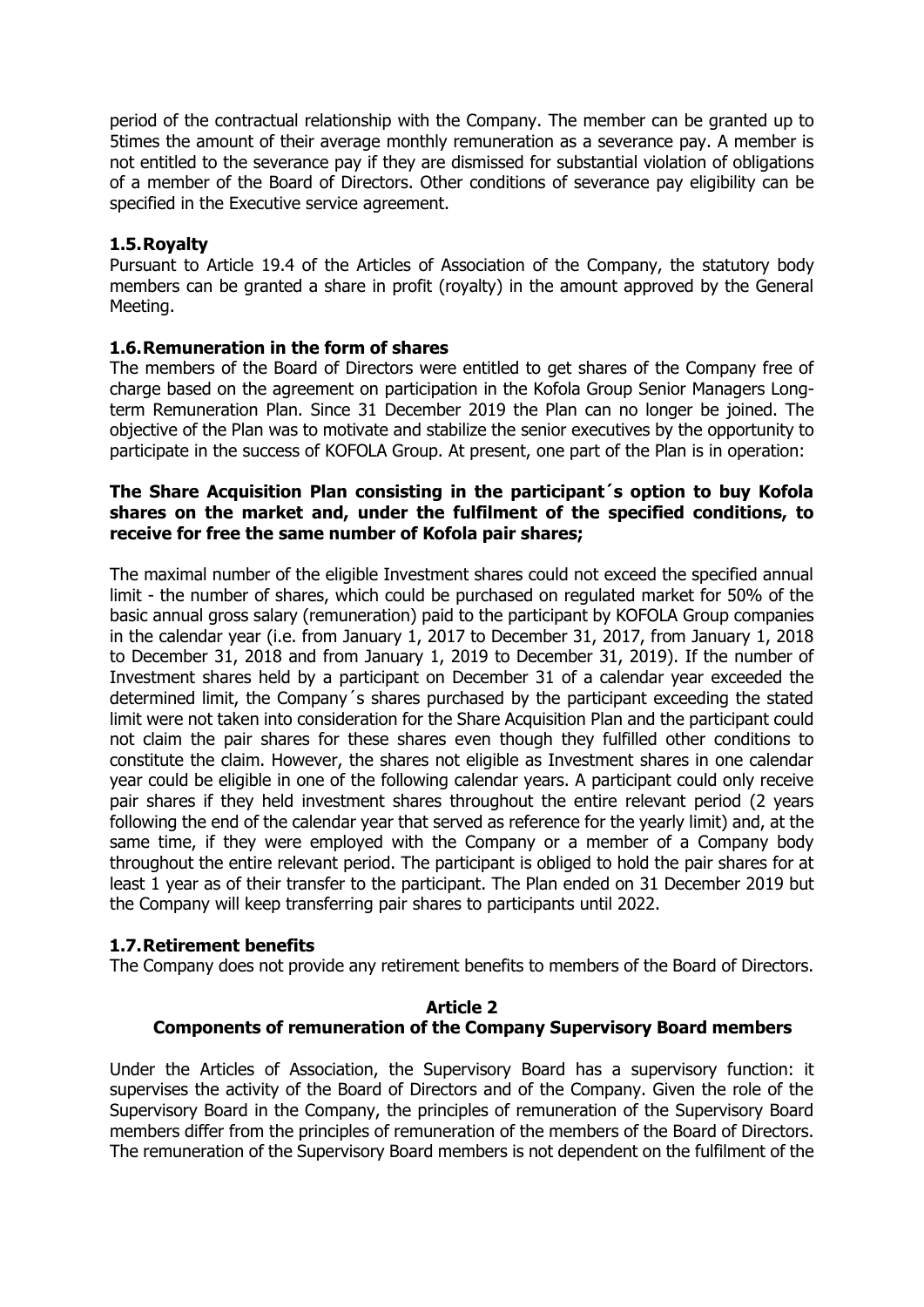Company's targets or personal targets as no such targets are set to the Supervisory Board members.

The Executive service agreement of a Supervisory Board member including all remunerations and perquisites is subject to approval by the General Meeting.

The remuneration of a member of the Supervisory Board may consist of the following components:

- Fixed monthly base salary;
- Non-monetary benefits;
- Royalties;
- Benefits and expense reimbursement.

The Company does not provide remuneration in the form of shares and retirement benefits to members of the Company Supervisory Board. The term of office of the Supervisory Board members is 5 years. The Company has not established conditions other than statutory for the termination of office or severance pay related to the termination of office.

### **2.1.Fixed monthly salary**

The member of the Supervisory Board may be granted remuneration in the amount adequate to the required time and complexity of the duties performed.

#### **2.2.Non-monetary benefits**

Non-monetary benefits are granted in the form of professional liability insurance to cover damage caused within the performance of duties of a Company Supervisory Body member.

### **2.3.Royalties**

Pursuant to Article 19.4 of the Articles of Association of the Company, the body members can be granted a share in profit (royalty) in the amount approved by the General Meeting.

### **2.4.Benefits and expense reimbursement**

The Supervisory Board members are entitled to reimbursement of expenses efficiently incurred in the performance of the member's duties, including travel expenses for domestic and international business trips in the amount set by the applicable labour legislation.

### **Article 3 Final provisions**

### **3.1.The relation of the Remuneration Policy to the remuneration of employees**

The Remuneration Policy concerning the members of the Board of Directors of the Company is based on the principles of remuneration of chief executives of the Company and KOFOLA Group companies, namely:

- The fixed base salary for the members of the Board of Directors is set with regard to the complexity of duties and responsibility they perform in their office and field;
- The entitlement to the variable component of the remuneration is based on the fulfilment of performance indicators by KOFOLA Group. The basic limit of the performance indicator is set by the Supervisory Board of the Company.
- Just like chief executives of the companies of the Group, the members of the Board of Directors participate in the Plan of free acquisition of the Company's shares which motivates them to focus on the profit of the Group;
- The members of the Board of Directors are granted the same perquisites and benefits as the Company's employees.